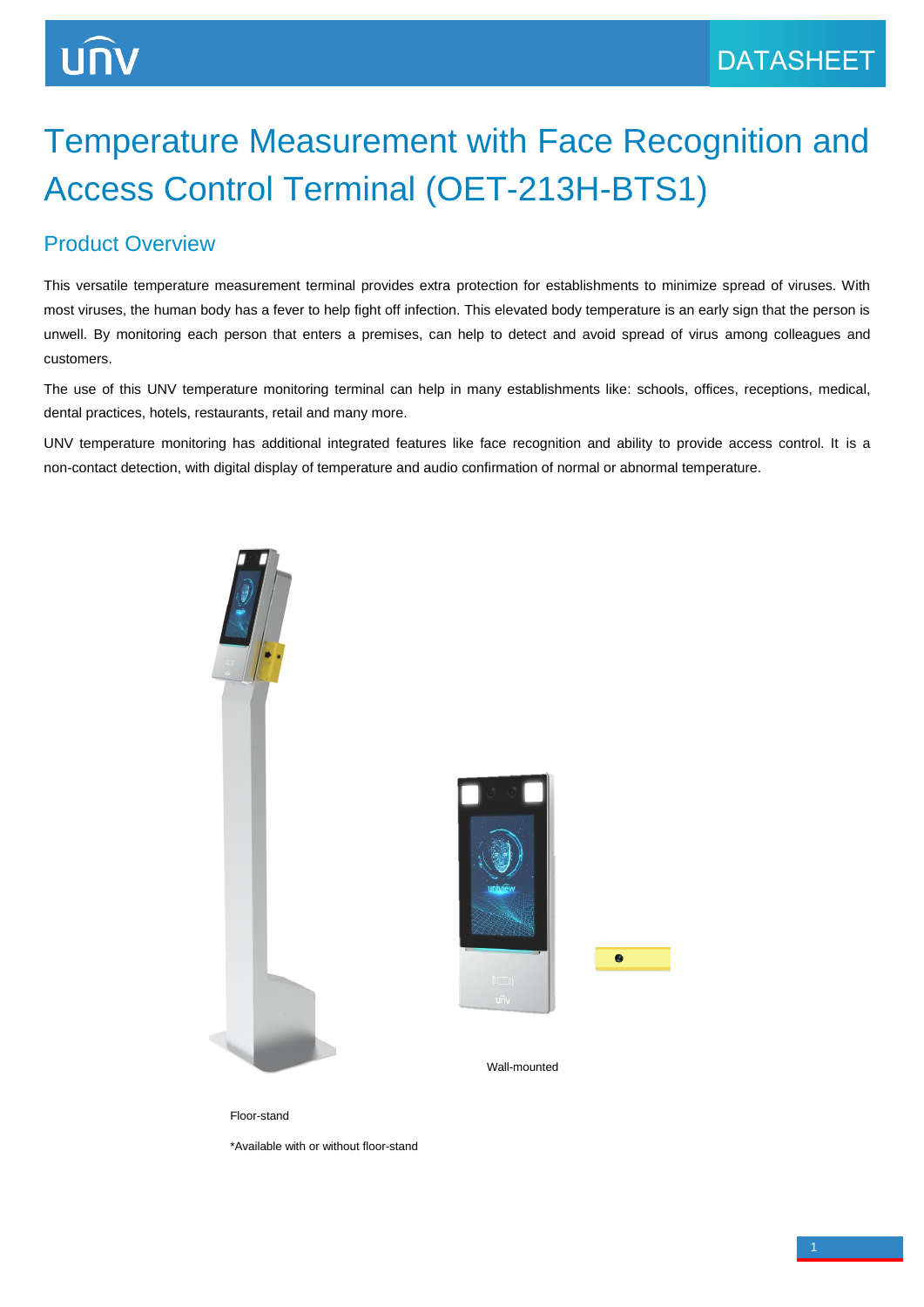UN

Product Features

- Measure wrist temperature with audio and visual warning of normal and abnormal body temperature
- Configurable temperature threshold value
- Temperature detection is between 30℃ to 45℃, with accuracy less than or equal to 0.3℃ ٠
- Wrist Measurement distance is between 1cm to 2.5cm
- Face recognition accuracy rate greater than 99  $\bullet$
- Internal database capacity of up to 10,000 faces; up to 6 pictures of each person
- Support for white-list  $(1: N)$  (where N is up to 6 pictures of each person)
- Face recognition time of 0.2 seconds
- Wide angle 2MP Camera with large aperture (F1.6) and WDR; good for low illumination and various lighting conditions ٠
- Auto adjusts to face and ambient light
- Face recognition between 0.2m to 0.8m
- Support video capture, support ONVIF protocol
- Access control support for card, password and QR code authentication
- Two-way audio with indoor monitor
- Built-in 4GB storage, up to 8,000 events capacity (with images)
- Tamper protection

#### Ordering Information

| Model              | Comment                                |
|--------------------|----------------------------------------|
| $OET-213H-BTS1(S)$ | Terminal, Temperature Module and Stand |
| OET-213H-BTS1      | Terminal, Temperature Module           |

#### Product Specification

| <b>Features Parameter</b>             | <b>Description</b>                                                                                                                    |
|---------------------------------------|---------------------------------------------------------------------------------------------------------------------------------------|
| <b>Operation System</b>               | Linux                                                                                                                                 |
| <b>Face Recognition Accuracy Rate</b> | $>99\%$                                                                                                                               |
| Face Recognition Time                 | 200 <sub>ms</sub>                                                                                                                     |
| <b>Face Capacity</b>                  | 10.000                                                                                                                                |
| Card Capacity                         | 100.000                                                                                                                               |
| <b>Storage Capacity</b>               | 4GB                                                                                                                                   |
| <b>Event Capacity</b>                 | 8,000 (with images)                                                                                                                   |
| <b>Measurement Range</b>              | $30 - 45^{\circ}$ C                                                                                                                   |
| <b>Measurement Accuracy</b>           | $0.3^{\circ}$ C                                                                                                                       |
| <b>Measurement Distance</b>           | $1cm-2.5cm$                                                                                                                           |
|                                       | Face Whitelist: (1: N)                                                                                                                |
| <b>Authentication Mode</b>            | Card:(1:N)                                                                                                                            |
|                                       | Face + Body temperature                                                                                                               |
| Door Opening Method                   | Face, Password, QR code, Card                                                                                                         |
| <b>Communication Mode</b>             | 10/100Mbps adaptive network port                                                                                                      |
| Card Type                             | Mifare 1 Card                                                                                                                         |
| User Management                       | Support user library addition, deletion, update                                                                                       |
| Record Management                     | Support local recording and real-time upload                                                                                          |
| Interface                             | LAN×1, Wiegand Input×1, Wiegand Output×1, RS485×1, Alarm Input×2, Alarm Output×1,<br>USB2.0×1, Lock×1, Door Contact ×1, Exit Button×1 |
| Power Supply                          | Input 12V+25% DC                                                                                                                      |
| Screen                                | Touch Screen, Size: 7 inch, Resolution: 600x1024                                                                                      |
| Camera                                | Dual Lens, 2MP, 1080P                                                                                                                 |
| Supplement Light                      | LED soft light and infrared light                                                                                                     |
| Dimensions (LxWxH)                    | For terminal: 134.0mm×33.0mm×305.0mm                                                                                                  |